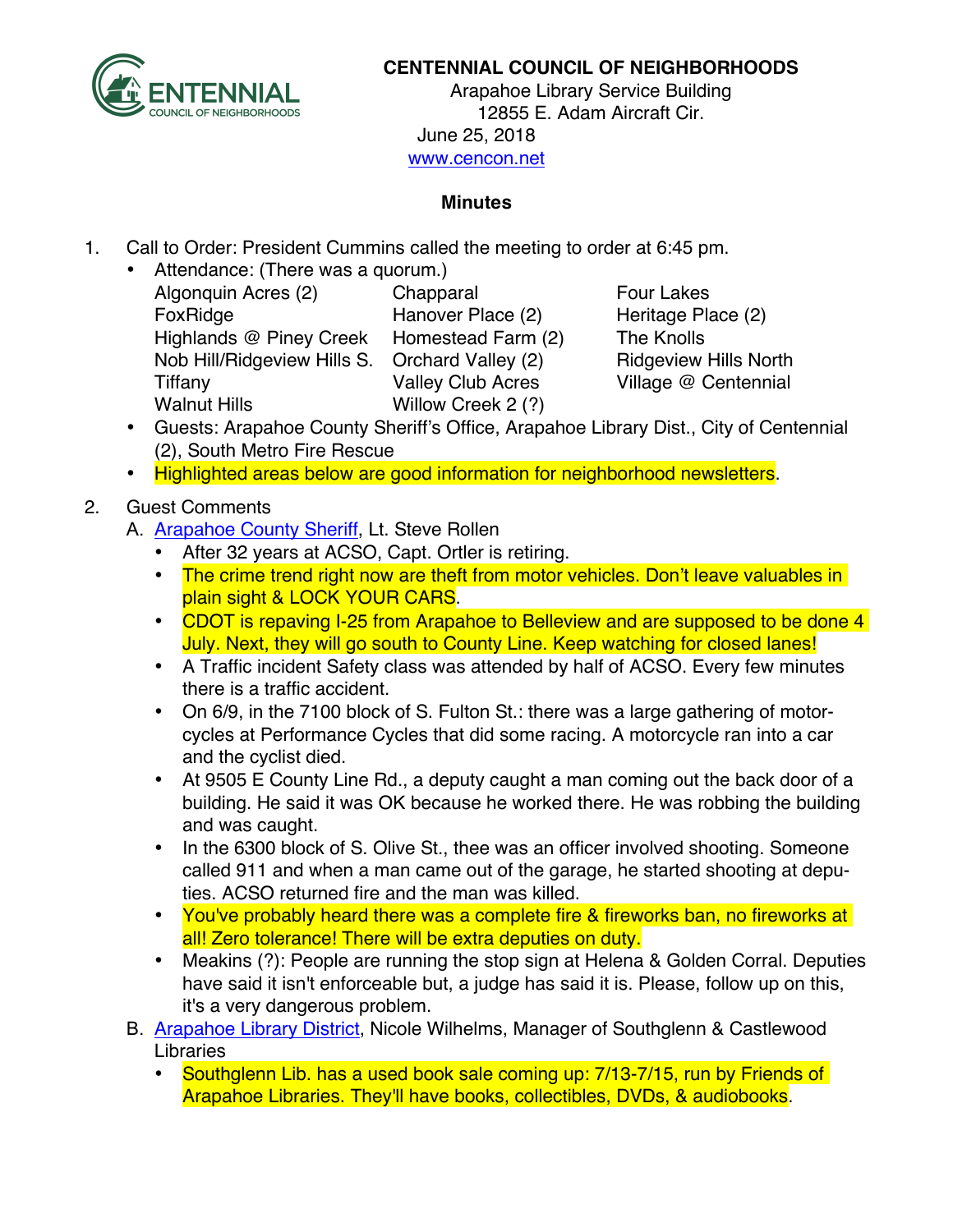- Through the used book sales, the Friends raise funds to support programs and projects at the libraries. They granted over \$100,000 in 2017.
- Readers Unite for the Village Read the book to read is *White Plains* by David Hicks
	- o Greenwood Village & ALD Have teamed up again this year with events, including a special kickoff with the author & Mayor Rakowski on Thurs., 8/2, 7 pm, at Koelbel Lib.
	- **o** Read the book and join everyone on 8/2.
	- $\circ$  Author visits, writing workshops, and programs inspired by the great outdoors will take place through Aug.
	- o Visit: www.arapahoelibraries.org/village-read ; for details and to reserve space at an event.
	- $\circ$  If you don't get the library book or e-book, you can buy it at the Koelbel Library cafe or the Curtis Arts Center (2349 E. Orchard Rd.)
- Summer reading halfway over; it runs through 7/29. Kids can win a variety of prizes. Adults are entered into a drawing for some prizes.
- Wilhelms showed a short library video and said there more. They can be found here: I
	- o The Author, www.youtube.com/watch?v=home6VbN2pc;
	- o Mom & Son, www.youtube.com/watch?v=aWIcasaKm\_M
	- o The Photos, youtu.be/FeT4ik41w70
	- o The Game, youtu.be/eJ1bjUm0OWc
	- o The Quilt, youtu.be/ujawza\_g4Ck
	- o The Boys, youtu.be/cLknOBK1tcg
- C. [Arapahoe Park & Rec District,](http://www.aprd.org) Delos Searle, Asst. District Manager (absent)
	- Searle sent Suhaka two flyers to advertise. They are linked below the link for the minutes.
		- o Outdoor Ride a Bike series on Tuesdays, 5:30 8pm. You must preregister.
		- o Trails 9th Annual Golf Tournament, July 20
- D. Fire Districts, South Metro, Asst. Chief Jerry Rhodes, Community Services
	- [Cunningham Fire](http://www.cfpd.org), [Littleton Fire](http://www.littletongov.org/fire), [South Metro Fire](http://www.southmetro.org) (SMFR)
	- SMFR had a successful Citizens Academy. They should have two next year.
	- They will be holding 6 Youth Academies. Check the website.
	- Wildland Urban interface areas Where neighborhoods back up to natural land -SMFR has access to 300 goats that will graze the weeds down.
		- o Ready, Seat, Goat! Contact SMFR, Einar Jensen [\(Einar.Jensen@southmetro.org\)](mailto:einar.jensen@southmeto.org). See the flyer linked below to see if your association meets the requirements.
	- The parks districts do mow along the fence lines, but contact them if the grass & weeds get too high and brown.
	- There was a Fire Muster in Littleton on June16. Lots of current and plenty of old equipment.
	- There will be an ACSO Open House and they'll share with SMFR.
	- On June 16 there 2 house fires and on June 9 there were 2 other fires: BBQs were left unattended, there was an overloaded electric receptacle. Make sure all grills are OFF!
	- The ultimate fire ban is in effect, it doesn't end with the 4th of July. No open fires or fireworks.